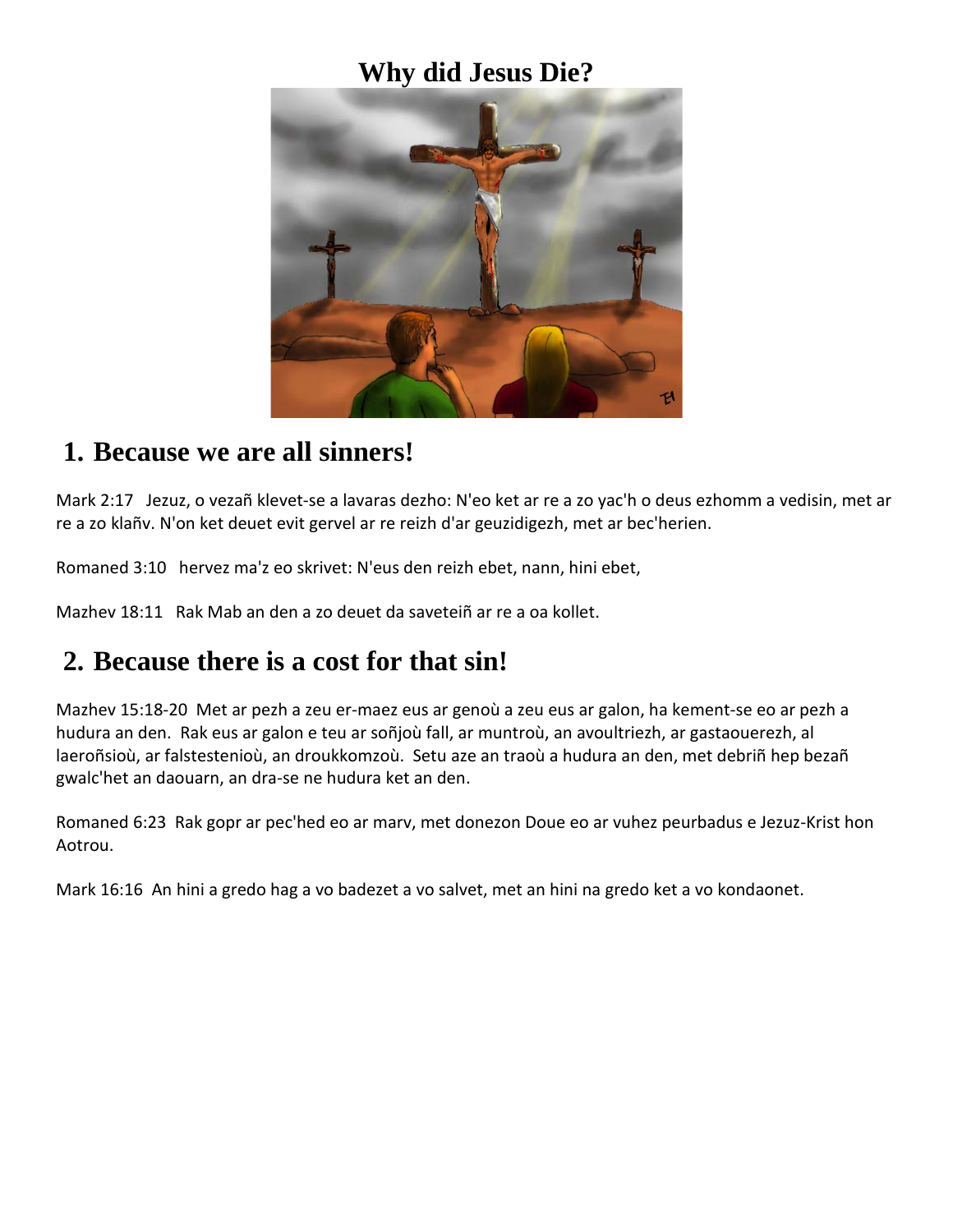

**There is a cost for sin!**

# **3. Because Jesus died and paid for our sins on the cross!**

Mazhev 1:21 hag e c'hano ur mab, hag e roi dezhañ Jezuz da anv, rak eñ a saveteo e bobl eus e bec'hedoù.

Romaned 5:8 Met Doue a ziskouez e garantez en hor c'heñver, o vezañ ma oamp c'hoazh pec'herien pa'z eo marvet Krist evidomp.

Yann 3:16 Rak kement en deus Doue karet ar bed m'en deus roet e Vab nemetañ, evit na vo ket kollet piv bennak a gred ennañ, met m'en devo ar vuhez peurbadus.

Mazhev 18:11 Rak Mab an den a zo deuet da saveteiñ ar re a oa kollet.

## **4. Salvation is a free gift, not by good works. You must take God's word for it, and trust Jesus alone!**

Oberoù 4:12 N'eus silvidigezh en hini all ebet, rak n'eus dindan an neñv anv all ebet a vefe bet roet e-touez an dud, a dlefemp bezañ salvet drezañ.

Ephesians 2:8-9 Rak salvet oc'h dre ar c'hras, war-bouez ar feiz. Ha kement-se ne zeu ket ac'hanoc'h, donezon Doue eo. N'eo ket dre an oberoù, evit na denno gloar den ebet.

Dit 3:5 en deus hor salvet, nann abalamour d'an oberoù a reizhder hor bije graet, met hervez e drugarez, dre walc'hadenn an eil c'hinivelezh ha dre nevezidigezh ar Spered-Santel,

# **5. We must put our faith and trust in Christ alone!**

Mark 9:23 Jezuz a lavaras dezhañ: Mar gellez krediñ, pep tra a zo posupl d'an hini a gred.

Mark 1:15 hag o lavarout: An amzer a zo peurc'hraet ha rouantelezh Doue a zo tost. Ho pet keuz ha kredit en Aviel.